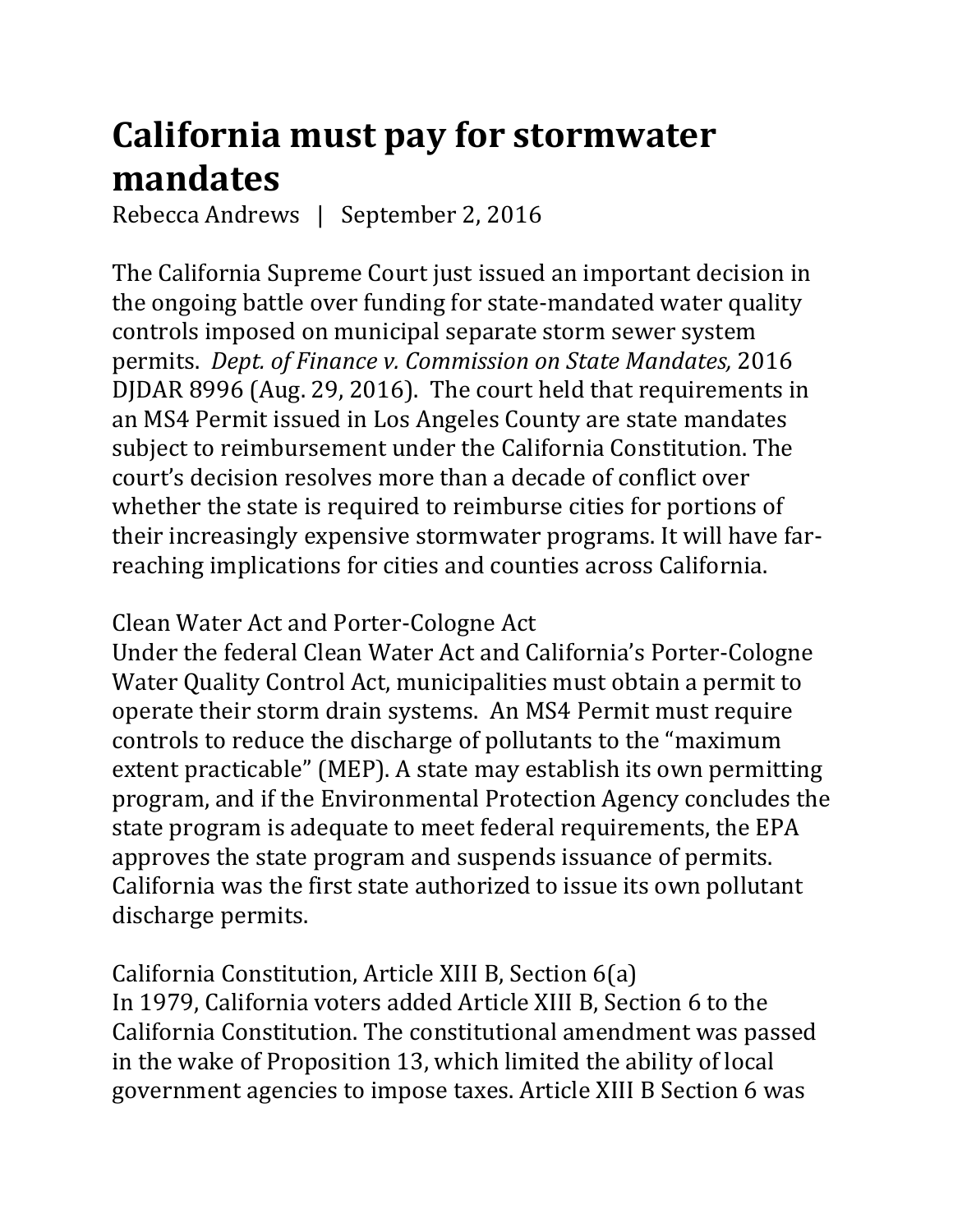intended to prevent the state from imposing new programs or requirements on local governments unless the state funds the cost of the program. Specifically, Article XIII B Section 6 requires the state to reimburse local agencies whenever the Legislature or a state agency mandates a new program or higher level of service and the local government has no fee authority to pay for it. If a federal law requires the program, the local agency does not receive reimbursement from the state.

For stormwater, this means that any provision in a state-issued MS4 Permit that is mandated by federal law is not subject to reimbursement. However, MS4 Permits are a blend of state and federal requirements. Any provision in a state-issued MS4 Permit that exceeds the federal requirements may qualify as a state mandate. To the extent local governments cannot raise funds to pay for these state-law imposed requirements, the state must reimburse the local governments for the costs of compliance.

MS4 Permit, Test Claim, and Supreme Court Decision The Los Angeles Regional Water Quality Control Board issued an MS4 Permit to Los Angeles County, the Los Angeles County Flood Control District, and 84 cities in 2001. The permittees submitted a test claim to the Commission on State Mandates (the administrative agency that hears and decides unfunded state mandates claims) claiming, among other things, that requirements to inspect commercial and industrial facilities and to place trash receptacles at transit stops constituted unfunded state mandates. They argued that the requirements were not mandated by federal law **because** nothing in federal law specifically required the permittees to install trash receptacles or perform site inspections.

In defense, the state argued that the Federal Clean Water Act requires the state and regional board to impose requirements in MS4 Permits designed to reduce discharges of pollutants to the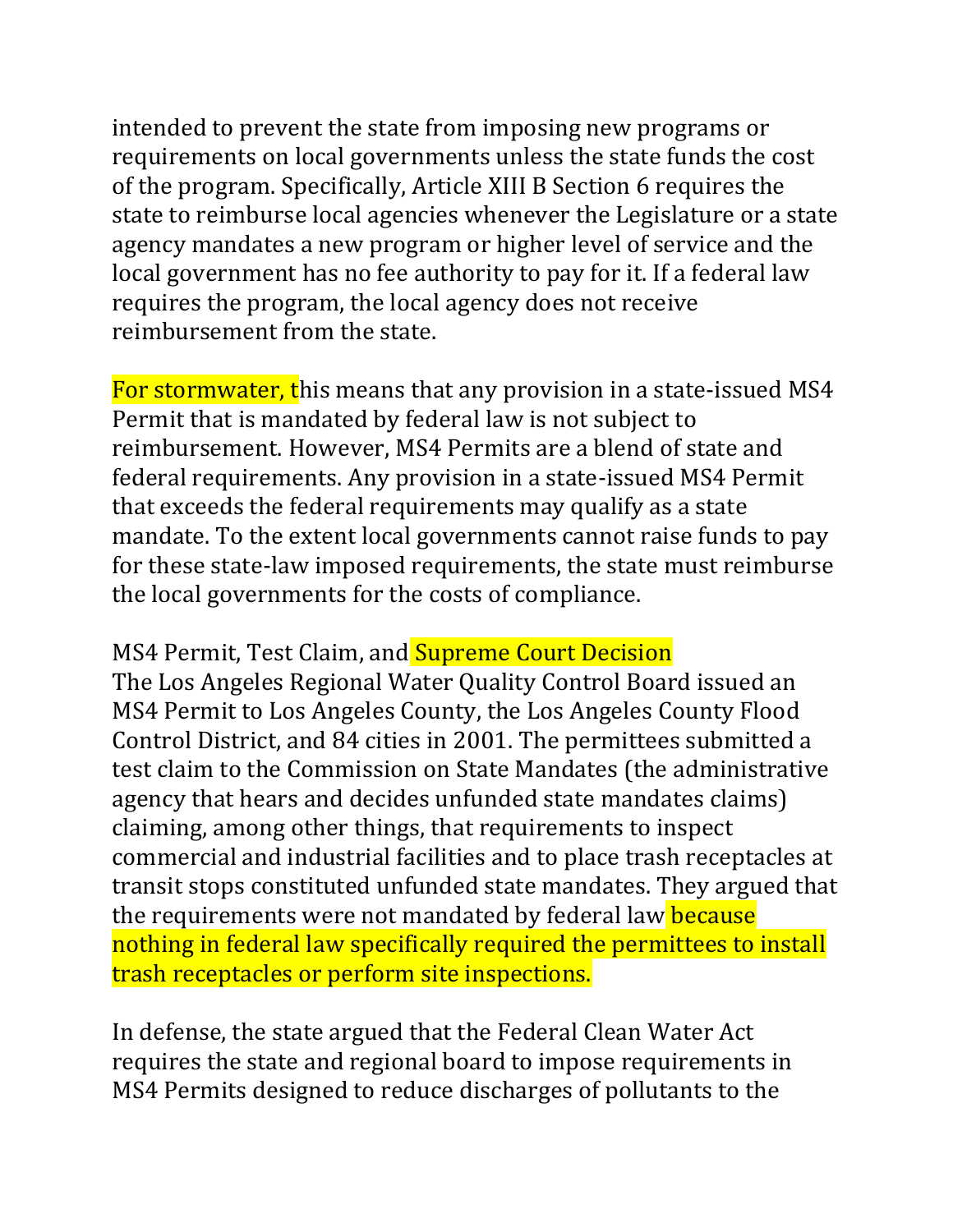"maximum extent practicable." The standard is not defined in law, and the state argued that the State Water Resources Control Board and the individual regional water quality control boards are the only agencies with the expertise and authority to decide what constitutes MEP. In this case, the state argued that everything in the MS4 Permit was necessary to attain MEP, and therefore a federal requirement.

The court rejected the state's arguments, holding that federal law does not compel the state to administer its own permitting system, and the state was not compelled by federal law to impose any particular requirement. Instead, the Los Angeles Regional Board had discretion to fashion requirements it determined would meet the MEP standard. On the challenged programs, the court help that the MEP standard does not "expressly require []" that permittees to conduct the required inspections or place trash receptacles at transit stops.

## Implications

The Supreme Court's long-awaited decision will restart consideration of 14 test claims pending at a California Court of Appeal and the Commission on State Mandates. Each test claim asserts that the regional boards have imposed a substantial number of requirements under state law rather than federal law. These requirements are estimated to cost local governments billions of dollars over the life of the MS4 Permits. The commission and courts will now turn their attention to whether these requirements are state mandates, and if so, whether local governments have a source of funding available to pay for them. If a local funding source is not available, the state must fund the requirements. In the event the Legislature does not fund the mandates in the annual budget, a local agency may seek a court declaration that the mandates are unenforceable and injunction against their enforcement for that fiscal year.